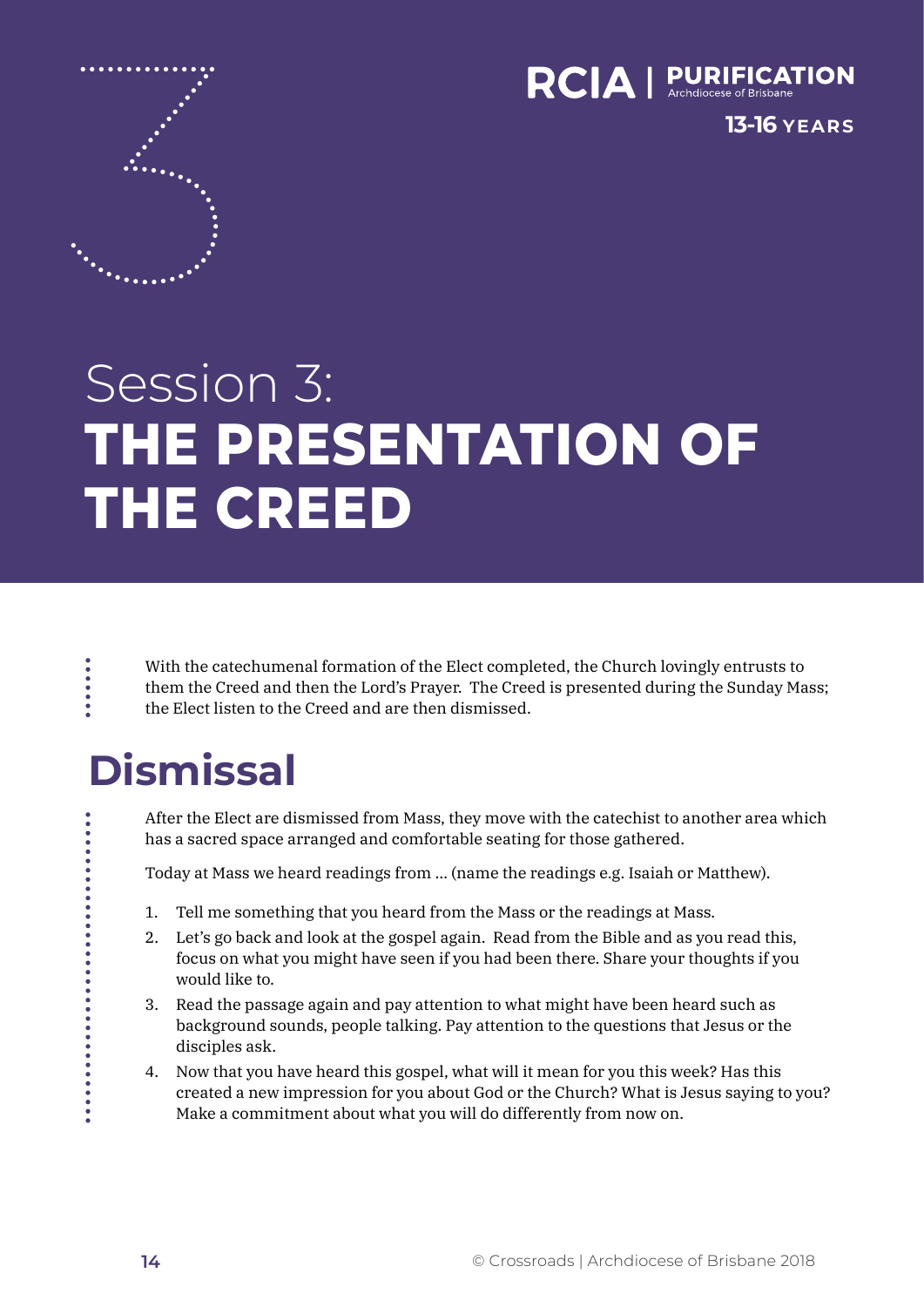## **Exploring**

### **What we have received today - The Creed**

#### $\alpha$ YOUCAT 27

The Creed goes back to the time of Jesus, who commanded his disciples to baptise. They required people seeking Baptism to make a profession of a definitive faith, namely faith in the Father, Son and Holy Spirit, that is the Trinity.

In it are all the treasures of what we believe.

The first believers said the Creed with tears in their eyes as they went down into the baptismal waters. It was personal, heartfelt, and precious. It was said at the moment they threw their hat in with the Christian community—at the moment they were saying "Yes" to the maker of heaven and earth and "No" to all the other powers that tried to lay claim on their lives.

#### $\alpha$ YOUCAT 27

The Creed gives us a set of beliefs that build the foundation of the faith Christ passed on to the apostles. Before Jesus ascended into heaven, leaving the apostles to continue His mission on earth through the Church, He gave the apostles a mission.

#### $m$ Matthew 28:19- 21

Go therefore and make disciples of all nations, baptising them in the name of the Father, and of the Son, and of the Holy Spirit, and teaching them to obey everything that I have commanded you. And remember, I am with you always, to the end of the age.

In the early Church, being Christian was illegal. Professing the faith and being baptised into God's family meant death. The Creed is not just words that we say at Mass, but they are the truths that we live for and that many have died for.

### **Reflection**

What stands out for you when you hear the Creed?

Do you have a question about any lines in the Creed?